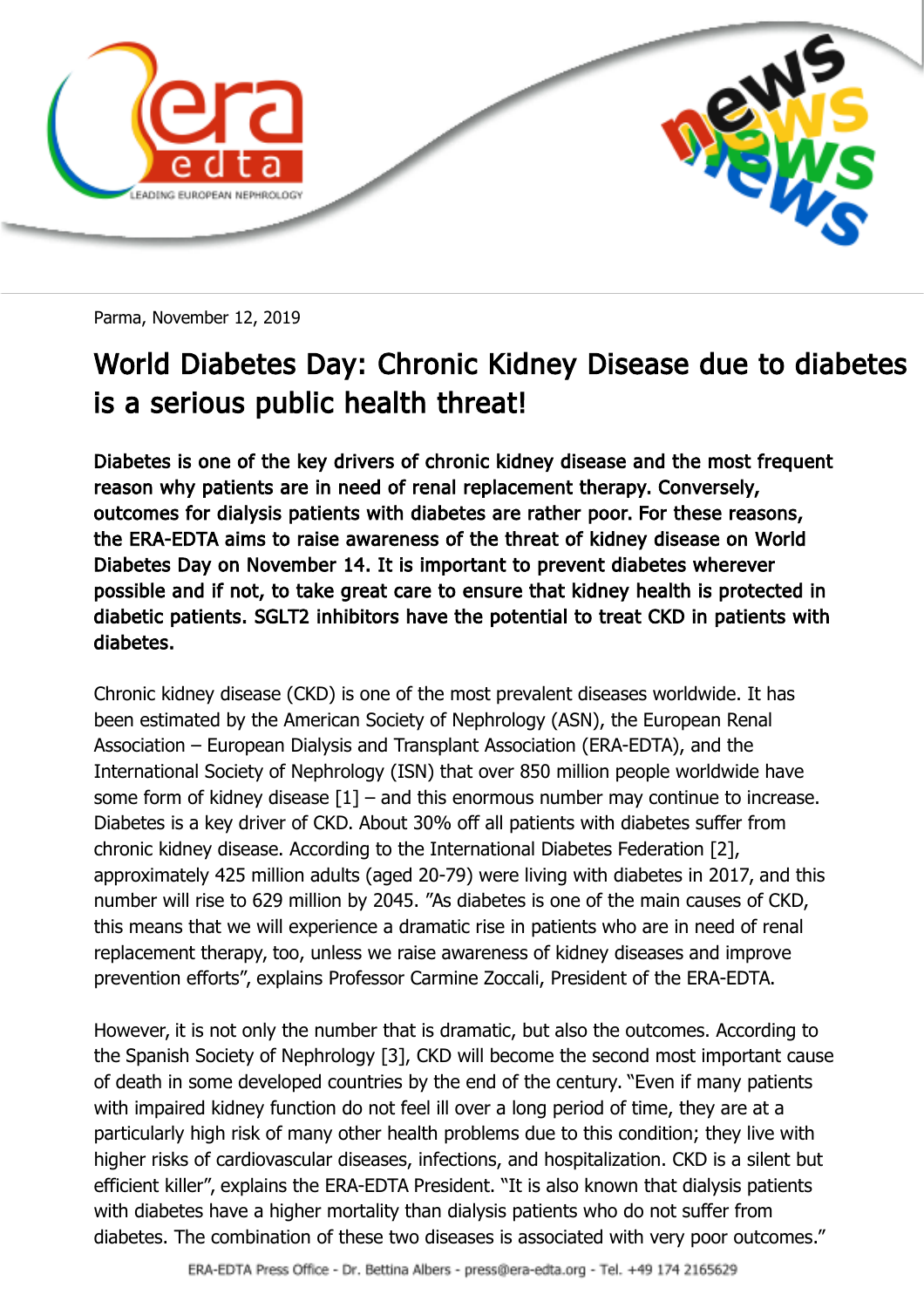



So what can be done? According to Professor Zoccali, it is high time that we focus on the global spread of kidney diseases and invest in prevention strategies. "First of all, we support diabetes associations in their important goal of raising awareness for the risk factors of diabetes and educating people about leading a healthy lifestyle in order to reduce the prevalence of diabetes. But we also have to intensify secondary prevention and try to maintain kidney health in patients with diabetes for as long as possible. We have to find effective therapies to stop the progression of incident CKD in patients with diabetes – and this year, nephrology has taken a huge step towards that goal."

## Major paradigm change: SGLT2 inhibitors for treating CKD in patients with diabetes

In most countries, kidney function in patients with diabetes is monitored on a regular basis. If it drops, the patients have usually been treated with a RAS blocker, as this medication group is known to be renoprotective. However, in spring this year the CREDENCE study [4] showed that canagliflozin was associated with a risk reduction (end stage renal disease, doubling of serum creatinine or renal death) of 34%. According to a newly published review article in CKJ, the official open access journal of the ERA-EDTA, CREDENCE is the first RCT of any SGLT2 inhibitors in which the whole study population had diabetic kidney disease and the primary endpoint was renal, thus providing solid evidence for a novel therapeutic indication for canagliflozin. Dr. María José Soler, one of the study's authors, explains: "In our view, CREDENCE sets the stage for an indication of canagliflozin for the treatment of diabetic kidney disease, as the combination of canagliflozin and RAS blockade achieved a very low residual renal risk. This would result in a major paradigm change from using SGLT2 inhibitors to treat diabetes type 2 to using them to treat CKD in these patients, mainly for their benefit in terms of renal and cardiac protection."

<sup>[1]</sup> Press Release June 27, 2018. The hidden epidemic: Worldwide, over 850 million people suffer from kidney diseases. <https://web.era-edta.org/uploads/180627-press-era-asn-isn.pdf>

<sup>[2]</sup><https://www.idf.org/aboutdiabetes/what-is-diabetes/facts-figures.html>

<sup>[3]</sup> Ortiz A, Sanchez-Niño MD, Crespo-Barrio M et al. The Spanish Society of Nephrology (SENEFRO) commentary to the Spain GBD 2016 report: keeping chronic kidney disease out of sight of health authorities will only magnify the problem. Nefrologia 2019; 39: 29–34

<sup>[4]</sup> Fernandez-Fernandez B, Fernandez-Prado R, Górriz JL, et al. Canagliflozin and Renal Events in Diabetes with Established Nephropathy Clinical Evaluation and Study of Diabetic Nephropathy with Atrasentan: what was learned about the treatment of diabetic kidney disease with canagliflozin and atrasentan? Clin Kidney J. 2019 May 31;12(3):313- 321.